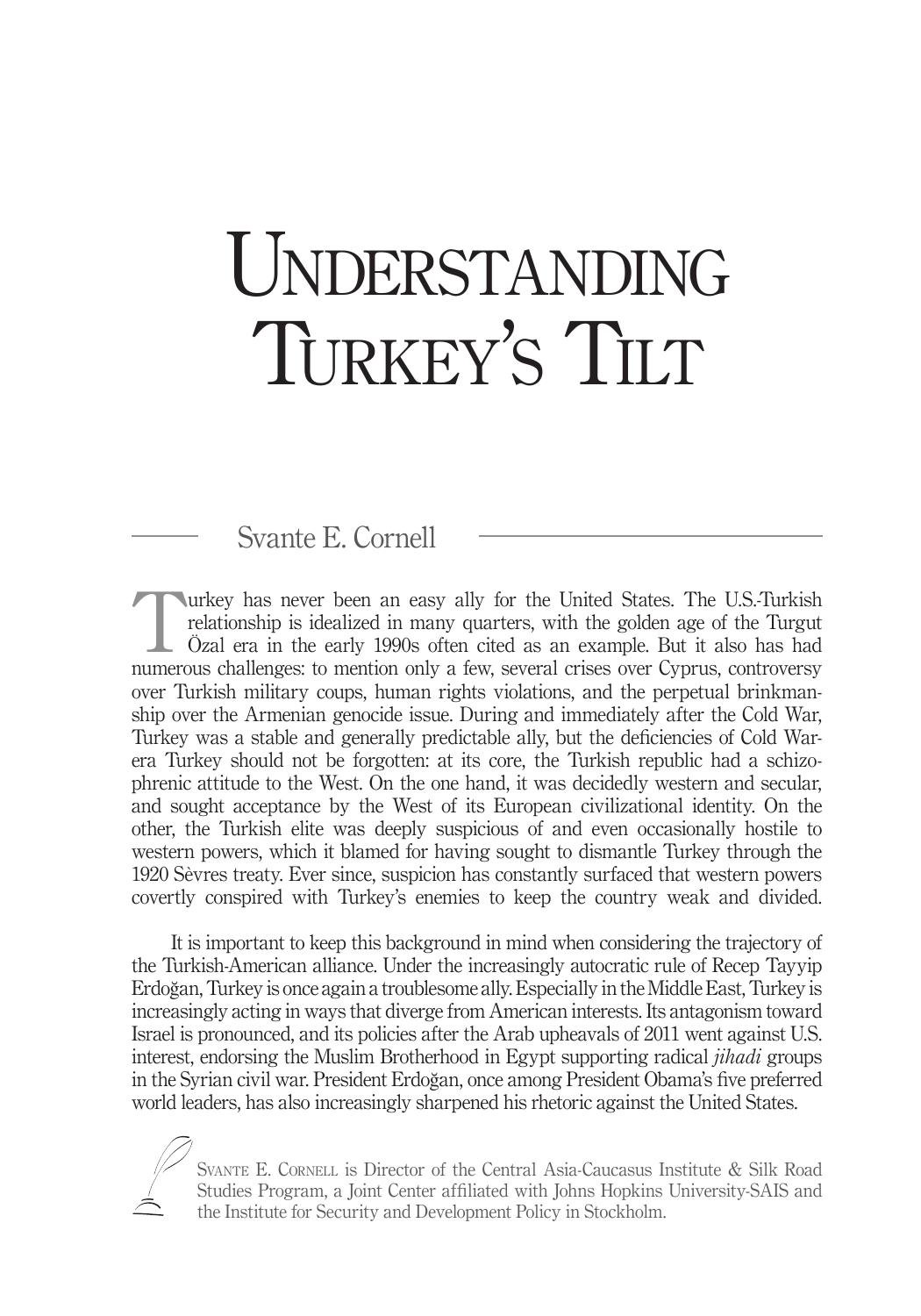The key question for American policymakers, then, is whether dealing with Turkey today is fundamentally different than it has been in the past. And on that score, there is significant reason to argue that Turkey has indeed changed in ways that have caused irreparable harm to the U.S.-Turkish alliance.

## **Divergent interests**

In the past decade, the trajectory of Turkey's foreign policy has been relatively stable. Since the Justice and Development Party, or AKP, came to power, the Turkish government has focused on developing Turkey's influence in the Middle East. This represented an important break with the past; dating back to Atatürk's days, the foreign policy run by the secular center-right parties in conjunction with the military and bureaucratic elites saw the Middle East primarily as a source of problems, and a region to be avoided. This policy was rooted in equal parts in a sense of betrayal by the Arabs against the Ottoman state, and the conviction that the Middle East could only cause problems for Turkey. Instead, these elites concluded that Turkey was now modern and European, and therefore focused its foreign policy on its relationship with the western alliance.

The AKP, by contrast, saw the Middle East as a zone of opportunity, one that constituted Turkey's natural area of influence. In some ways, this realignment was pragmatic, focusing on promoting economic ties and increasing Turkey's influence. In this sense, there were parallels to Turkey's efforts in the 1990s to develop ties with the newly independent Turkic republics of the former Soviet Union. In both cases, the ambition was to develop a new "vector" of Turkish foreign policy to complement the main, western one.

Yet there are two major differences. First, the opening to the east of the 1990s was grounded in Turkey's linguistic and cultural links with the newly independent states, and based on a strong demand for partnership emanating from these countries. By contrast, the opening to the south under Erdoğan was based on religious, not national identity. Moreover, it was not preceded by a particularly burning interest on the part of Turkey's Middle Eastern neighbors in such engagement. The initiative, so to speak, was supply-side foreign policy.

Secondly, the old opening to the east developed in full harmony with Turkey's western orientation. Turkey's initiatives were well-coordinated with the U.S., and rested on a commonly defined interest in supporting the sovereignty and independence of the former Soviet states in the Caucasus and Central Asia. While Turkey and its western partners differed on some issues, such as relations with Armenia, such differences were never allowed to cause harm to the U.S.-Turkish alliance.

By contrast, Turkey's contemporary policies in the Middle East have been dissociated from its western alliance, and often stand in direct contradiction to U.S. interests. Initially, Ankara sought to portray its activities as serving western interests as well, emphasizing its potential to act as a mediator between the West and rogue regimes in the Middle East such as Iran and Syria. But, as time has passed, Turkey's ambitions to mediate have been replaced by an ever more apparent tendency to take sides, support favorites, and undermine adversaries.

The most consistent and symptomatic example of this transformation is Israel. While the Turkish-Israeli relationship did not collapse until the 2008 war in Gaza, the AKP early on entertained ties with Hamas, and welcomed its election in 2006. In fact, Fatah representatives have long complained that Turkey has been biased in favor of Hamas and against Fatah in intra-Palestinian politics. Anti-Israeli and anti-Semitic themes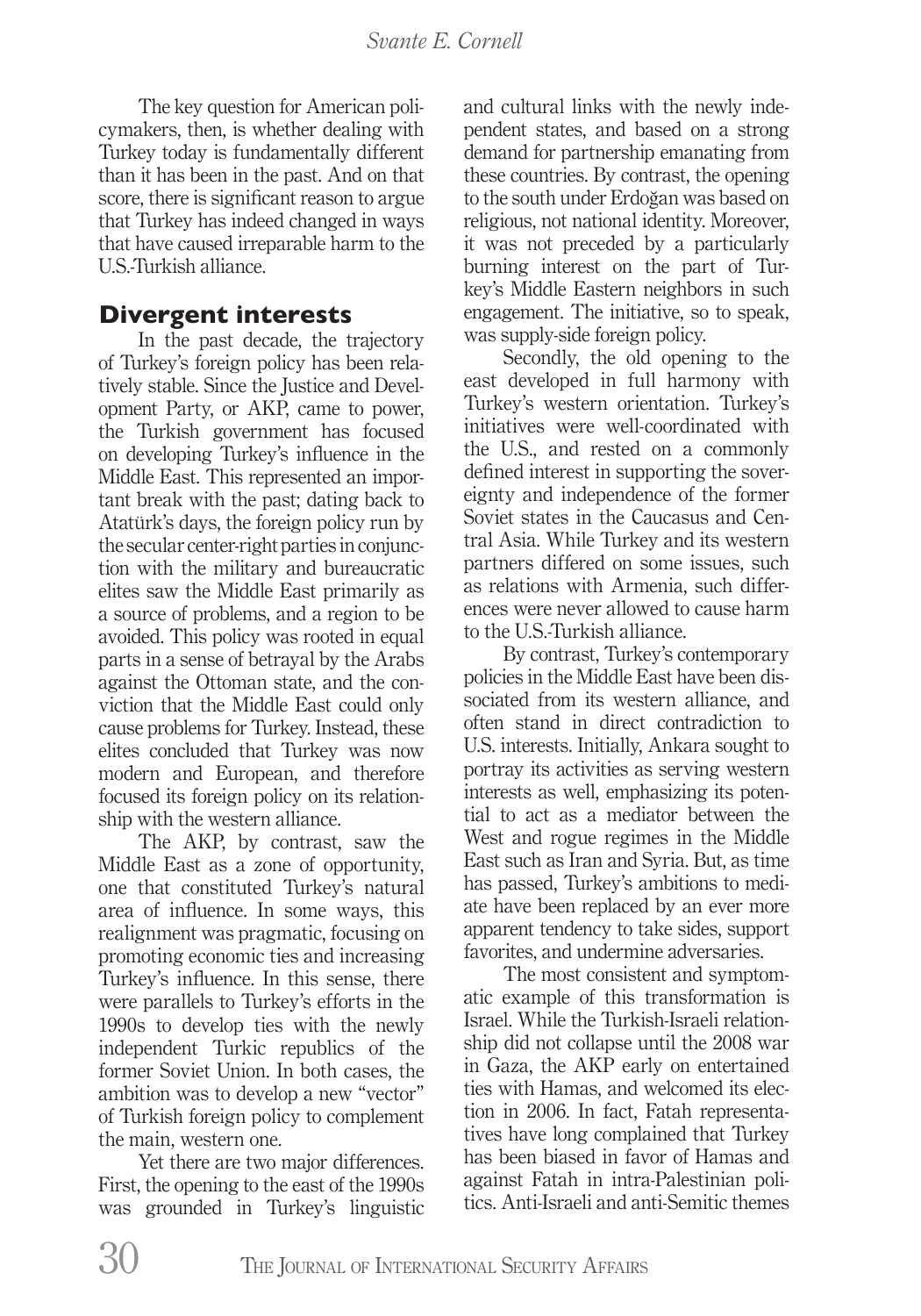also crept into the mainstream Turkish media, particularly in television shows and in the reporting of the AKP's mouthpiece newspaper, *Yeni Şafak*. After the war in Gaza, Ankara abandoned all efforts at balance, going much further even than most Arab leaders in its condemnations of Israel. Ankara also helped launch the *Mavi Marmara* flotilla to Gaza in 2009, which finally led the relationship to collapse following the Israeli boarding of the ship. Soon enough, Erdoğan and other AKP leaders took to outright anti-Semitic rhetoric. In 2011, he accused the *Economist* of being controlled by Israel; and in 2013, following the Gezi Park controversy, he blamed the widespread protests against his government on the global "interest rate lobby." If the shorthand was not clear enough, one of his closest advisors spelled out that the global Jewish diaspora was behind it. Erdoğan's anti-Israeli and anti-Semitic rhetoric has proven a key sore point in the U.S.-Turkish relationship.

The Arab upheavals are another critical area of divergence. Early on, Erdoğan developed close relations with Syria's Bashar al-Assad and sought an opening to Iran, in a pragmatic move to expand relations with Middle Eastern countries. But Turkey's calculus changed in 2011, as the Arab upheavals provided a historic opportunity. Ankara soon became the chief sponsor of the Muslim Brotherhood in the region, supporting its various branches in their efforts to ascend to power. In Egypt, Erdoğan took the initiative among international leaders in urging Hosni Mubarak to leave office, and once the Brotherhood gained power in Cairo, the AKP became the chief sponsor of the short-lived regime of Mohamed Morsi. Foreign Minister Ahmet Davutoğlu explained at the time that "Egypt would become the focus of Turkish efforts, as an older Americanbacked order, buttressed by Israel, Saudi Arabia and, to a lesser extent, prerevolutionary Egypt, begins to crumble."1 As part of this effort, Turkey pledged \$2 billion in aid to Egypt in 2012, and endorsed the controversial constitution that Morsi pushed through that December to strengthen his power—and did so at a time when western powers were highly critical of this power grab.

Erdoğan also endorsed the vision of a Brotherhood-ruled Syria, despite the movement's weakness in Syrian politics. As Turkish writer Kadri Gürsel has put it, Turkey aimed for "the Muslim Brotherhood to fully and absolutely dominate the entirety of Syria."2 When that strategy failed and the Free Syrian Army proved unable to make a lasting impact on the battlefield, Turkish leaders came to facilitate and support more forceful, and more radical, Islamist groups. Turkey has been credibly tied to various domestic *jihadi*  groups, as well as the al-Qaeda-linked Al-Nusra front.3 In spite of strong western pressure, including a direct warning from President Obama in 2013, Turkey continues to implement very lax policies on its border with Syria. As a result, it continues to be the main transshipment point of foreign fighters into Syria and Iraq, now mainly joining the Islamic State of Iraq and al-Sham (ISIS).

The rise of ISIS, more than anything, has put the spotlight on the troubling inconsistencies of Turkish foreign policy, and the divergence between Turkish and American interests. As the U.S. sought to assemble a coalition against ISIS, Turkey proved among the most recalcitrant regional powers. To Ankara, the main problem in the region was not ISIS but the Assad regime, which Turkey had battled hard to overthrow. Erdoğan demanded, as a precondition for Turkish participation, that any military action against ISIS target Assad as well. At minimum, Ankara demanded a no-fly zone that would deny Damascus the advantage of controlling Syrian airspace. Matters came to a head with the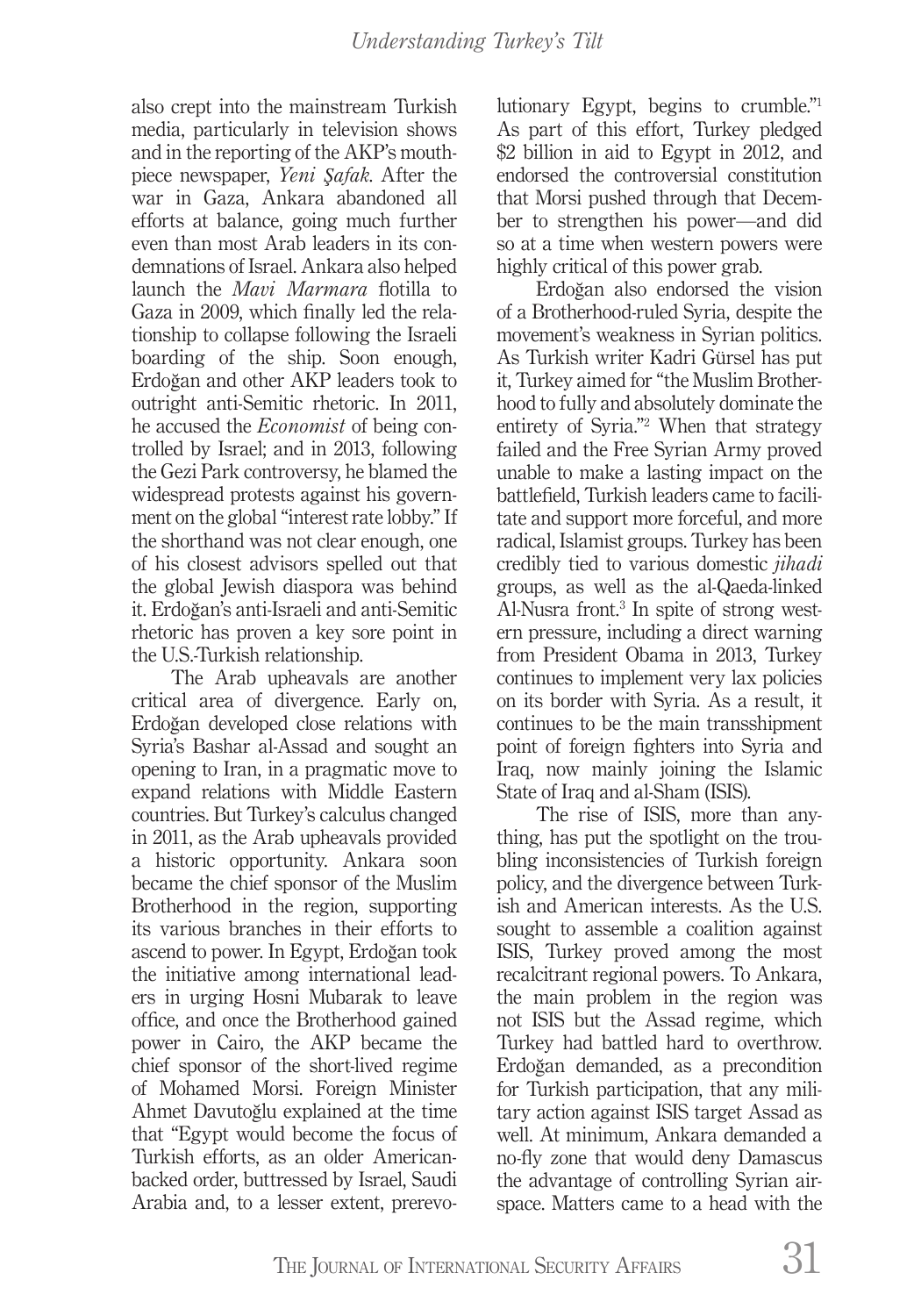#### *Svante E. Cornell*

battle of Kobani, a Syrian Kurdish settlement on the Turkish border. As the town was encircled on three sides by ISIS, the Turkish border was the only source of help. Yet Turkey, weary of the power of the Syrian Kurds, long refused to allow any assistance through. The crisis over Kobani worsened as Turkey's considerable Kurdish population rioted against the government's stance, leading to close to 50 deaths. By late October, Ankara allowed a small contingent of Kurdish fighters to transit into Kobani, defusing the crisis somewhat. But Turkey's Kurds appear convinced that Ankara has actually supported ISIS, and even some ISIS fighters appear to share that view.

The implication of these developments is, as several observers have already noted, that Turkey is increasingly coming to resemble Pakistan of the 1990s. Having used and abetted *jihadi*  groups across the border for instrumental purposes, it is now beginning to see the blowback of that strategy.<sup>4</sup> And in the process, the prospects of Turkey serving as a reliable ally of the United States are dwindling. In the not too distant future, Turkey could prove not just a troublesome ally, but a problem in its own right.

## **Instrumentalism and ideology**

How did it come to this? How is it that NATO ally Turkey has gained notoriety for its condemnations of Israel, now supports *jihadi* groups in Syria, and is even suspected of abetting ISIS forces across its border?

Western observers have had a tendency of blaming each other for Turkey's alienation from the West under Erdoğan. Americans like to point to the French and German handling of Turkey's EU membership aspirations—not least the damaging statements by the likes of France's Nicolas Sarkozy and Germany's Angela Merkel that Turkey is not a European state. Europeans, meanwhile, prefer to point to the Bush administration's war in Iraq as a key milestone in the distancing of Turkey from the West. There is some truth to both points of view, but they miss one key aspect. Their validity rests upon an assumption that Erdoğan's partnership with the West, and his intention to integrate into the EU, was genuine to begin with. Yet the evolution of Turkey's domestic politics does not provide support for this thesis.

Western leaders have accepted at face value the transformation of Turkey's Islamist movement in a democratic direction in the early 2000s. The AKP emerged from the orthodox Islamist *Milli Görüş* tradition, launched by Necmettin Erbakan in the 1960s. Erbakan's movement was heavily anti-Western, anti-Zionist, and anti-Semitic. With an origin in the highly conservative Naqshbandi order, this political movement essentially rested on two pillars: Ottoman nostalgia and the modern global ideology of political Islam, especially that of the Muslim Brotherhood. For starters, the movement considered Atatürk's abolition of the Caliphate in 1924 as a major disaster, and denounced the Turkish Republic's break with its religious and civilizational identity in favor of seeking acceptance into the European world. But whereas Turkish political Islam had traditionally had what one scholar terms "nationalist-local leanings," it was now infused with "'global' currents of Islamic thought"—particularly via its connection to the Egyptian Brotherhood.<sup>5</sup> These aspects formed the main rift separating the movement from Turkey's center-right parties, which tended to respect religion, but also uphold secularism and argue for a European orientation and commitment to the alliance with America.

The AKP's founders split from the *Milli Görüş* movement in 2000, pledging now to be a post-Islamist party. Gone was their aversion to secularism, capital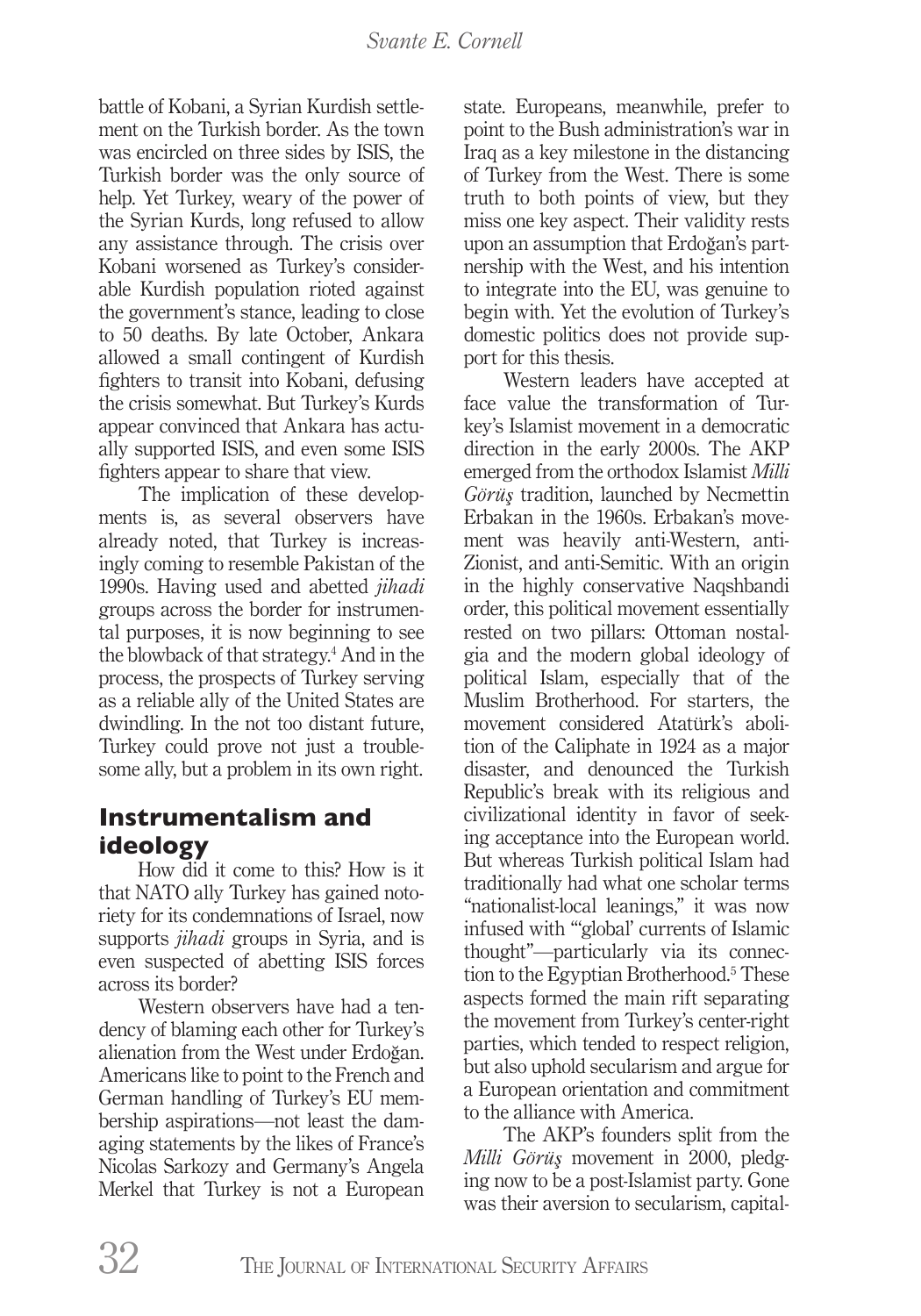ism and Europe. Cloaking their policies in rhetoric about human rights, they now pledged only to redefine secularism in a manner more consistent with individual liberties. They accepted globalized markets and pledged reforms to bring Turkey closer to the EU. And in the AKP's first term, the government indeed stuck largely to this rhetoric, and implemented far-reaching reforms of European harmonization—steps which were eagerly supported by Turkey's liberals.

As is now patently obvious, however, Erdoğan and the AKP have abandoned those principles. Both their domestic and foreign policies appear to hold much more in common with their ideological origin than with the post-Islamist party of 2000- 2005. The reasons behind this backtracking have only little to do with western policies. Rather, they have much more to do with the fact that the party's commitment to western values served an immediate, instrumental purpose: subjugating the old semi-authoritarian system of tutelage. From the introduction of multi-party democracy in the 1950s, Turkish elected officials had not been the masters of their realm. They had had to contend with the supervisory structures set up by the top brass of the army and the high courts, which served to keep elected power-holders in check. Thus, over five decades, the Turkish army intervened to depose governments four times, and the courts regularly banned political parties and policed acceptable political speech. It was this system that the Islamist movement, on its own, proved unable to take on.

The transformation of the AKP was not spontaneous. It was a direct result of the 1997 military intervention, which removed Erbakan from his position as leader of a coalition government. Up until that moment, Erdoğan—then Mayor of Istanbul—and his associates had viewed the EU only as a Christian club. But in 1997, they realized that they could actually turn European institutions to their

advantage. Seeing western outrage at the military intervention, they aligned themselves with EU demands for the civilian control of the armed forces and cloaked their demands in the rhetoric of human rights and democracy, appealing to European institutions such as the European Court of Human Rights in Strasbourg. Simply put, the younger guard of Islamists who created the AKP realized that they could turn the west into a lever in their struggle against the establishment. Meanwhile, the terrorist attacks of September 11, 2001, were advantageous, making the U.S. now eager for alliances with "moderate Muslims" around the world. Erdoğan and the AKP volunteered in this role, ensuring that they were now enjoying the implicit backing of both the EU and the United States.

By 2008, the AKP had managed to stare down the military's half-hearted efforts to rein it in, and had its candidate elected to the presidency. By 2010, Erdoğan succeeded through a referendum to take control over the judicial system. By that time, he had also confined a great number of dissidents, including senior military officers, to jail on largely trumped-up charges of coup plotting. It was also at this point that Erdoğan's remaining inhibitions against displaying his Islamist and authoritarian tendencies began to disappear. Once the AKP had consolidated power, adherence to western norms and values were no longer necessary as a lever against the establishment, and the AKP reverted to ignoring them in practice while occasionally paying lip service to them.

## **The Ikhwan worldview**

How, then, should the United States deal with Turkey, and what could American policy-makers expect from their counterparts in Ankara on pressing international issues?

A first imperative is to see through what is left of the AKP's smokescreen and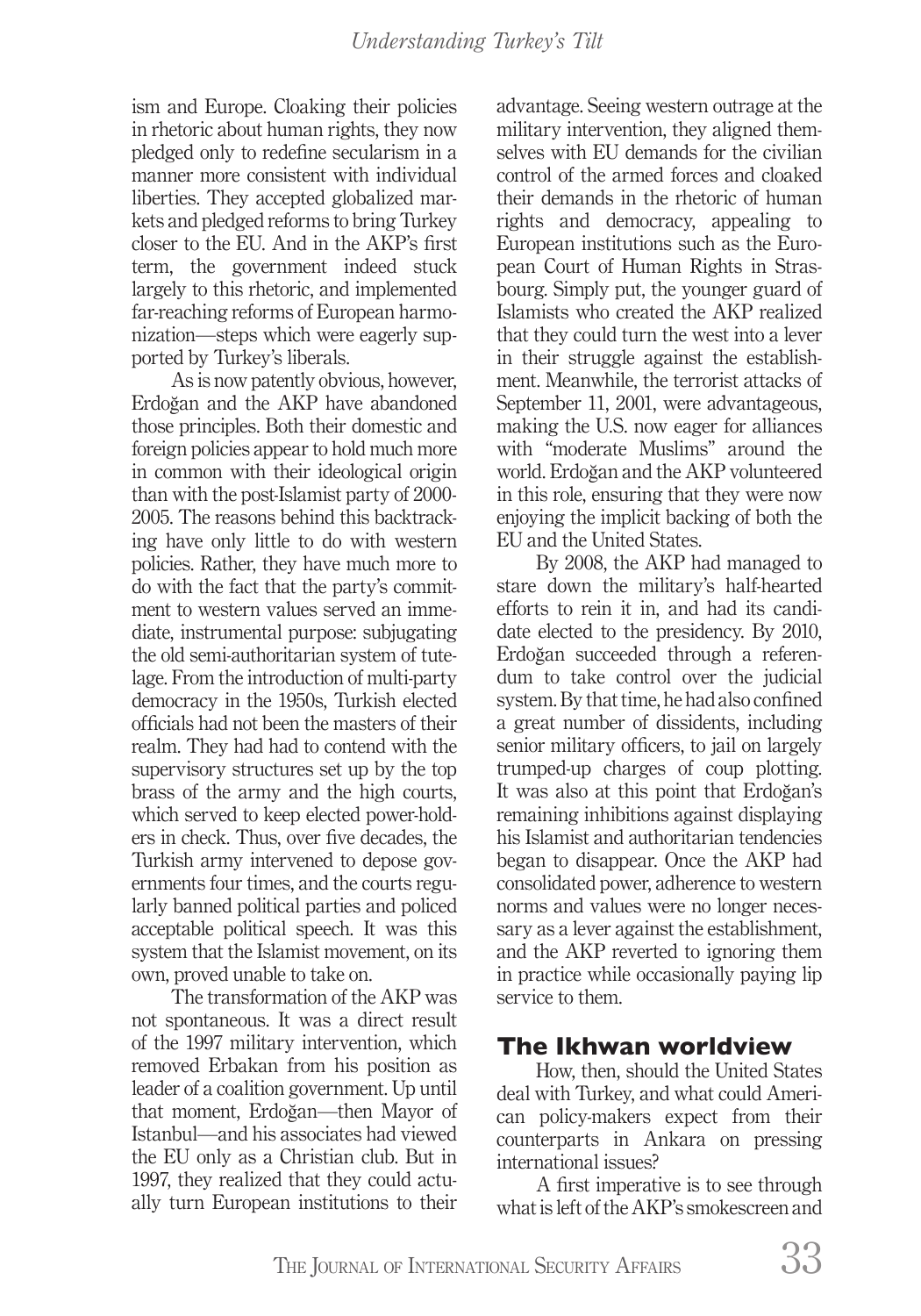view the party for what it is: a Turkish version of the Muslim Brotherhood, strongly anchored in the *Ikhwan* worldview. This has become all the more apparent since the appointment of Ahmet Davutoğlu as Turkish Prime Minister following Erdoğan's election to the presidency. Davutoğlu, who served first as Erdoğan's foreign policy advisor and since 2009 as Foreign Minister, is the intellectual architect of Turkey's foreign policy. He is the only member of Erdoğan's inner circle to be an accomplished intellectual, and is—by all accounts—the only person in Erdoğan's entourage for whom the President actually has a modicum of respect. Thus, Davutoğlu's many writings, in which he expresses a well-defined worldview, should be read very carefully. In these, he minces no words, and implicitly concurs with Rudyard Kipling's old adage that "east is east and west is west, and never the twain shall meet." Specifically, Davutoğlu emphasizes the differences between Islam and the West, and squarely announces the former's superiority over the latter. Because the Enlightenment rejects divine revelation and instead emphasizes reason and experience as sources of knowledge, he believes, the West is experiencing an "acute civilizational crisis," making the gulf between Islamic countries and the West unbridgeable. And he concludes that the failure of the Soviet system, rather than a victory for the West, was only the first step in the collapse of European domination of the world, to be followed by the collapse of Western capitalism.6

Based on this logic, Davutoğlu developed his own foreign policy doctrine for Turkey: that of "strategic depth," predicated on the notion that Turkey's strength lies in its civilizational identity as a key Muslim state. Davutoğlu is therefore implementing what amounts to a "Pan-Islamist" foreign policy, according to one leading expert.7 Indeed, Davutoğlu decries the post-1918 divisions of the Middle East into nation-states, supporting instead the unity of the Muslim *ummah* as a potential, and in his view more natural, geopolitical structure. His prescriptions borrow heavily from pre-1945 European geopolitical theorists as well as anti-colonialist thought, and emphasize the need for Turkey to build alternative alliances to the West, in effect to counterbalance it. In the final analysis, as one American observer noted after an interview with Davutoğlu, he considers Turkey to be the natural heir to the Ottoman Empire that once unified the Muslim world and therefore has the potential to become a transregional power that helps to once again unify and lead the Muslim world.<sup>8</sup>

Thus, it should come as no surprise that Turkey seized on the 2011 Arab uprisings as a historic opportunity. After all, they coincided exactly with Davutoğlu's thinking, appearing to herald the end of the western-imposed political order in the Middle East—one that it was now up to Turkey to help remake. So far, however, things have not gone as planned. Turkey has experienced numerous setbacks, from its failure to oust Assad to the removal of the Brotherhood in Egypt. Yet Erdoğan and Davutoğlu have seen no reason to change course: Turkey's regional isolation is explained as "precious loneliness," and the culprits increasingly identified as foreign conspirators, primarily Jews and Americans, more often than not acting in cahoots.

## **Difficult way forward**

But even if Turkey's government is as ideologically motivated as the foregoing suggests, it can nonetheless cooperate with the United States. Ideology and pragmatism are not necessarily contradictory, and the Turkish leadership knows that it is in a vulnerable geopolitical position and is now to some extent dependent on American support